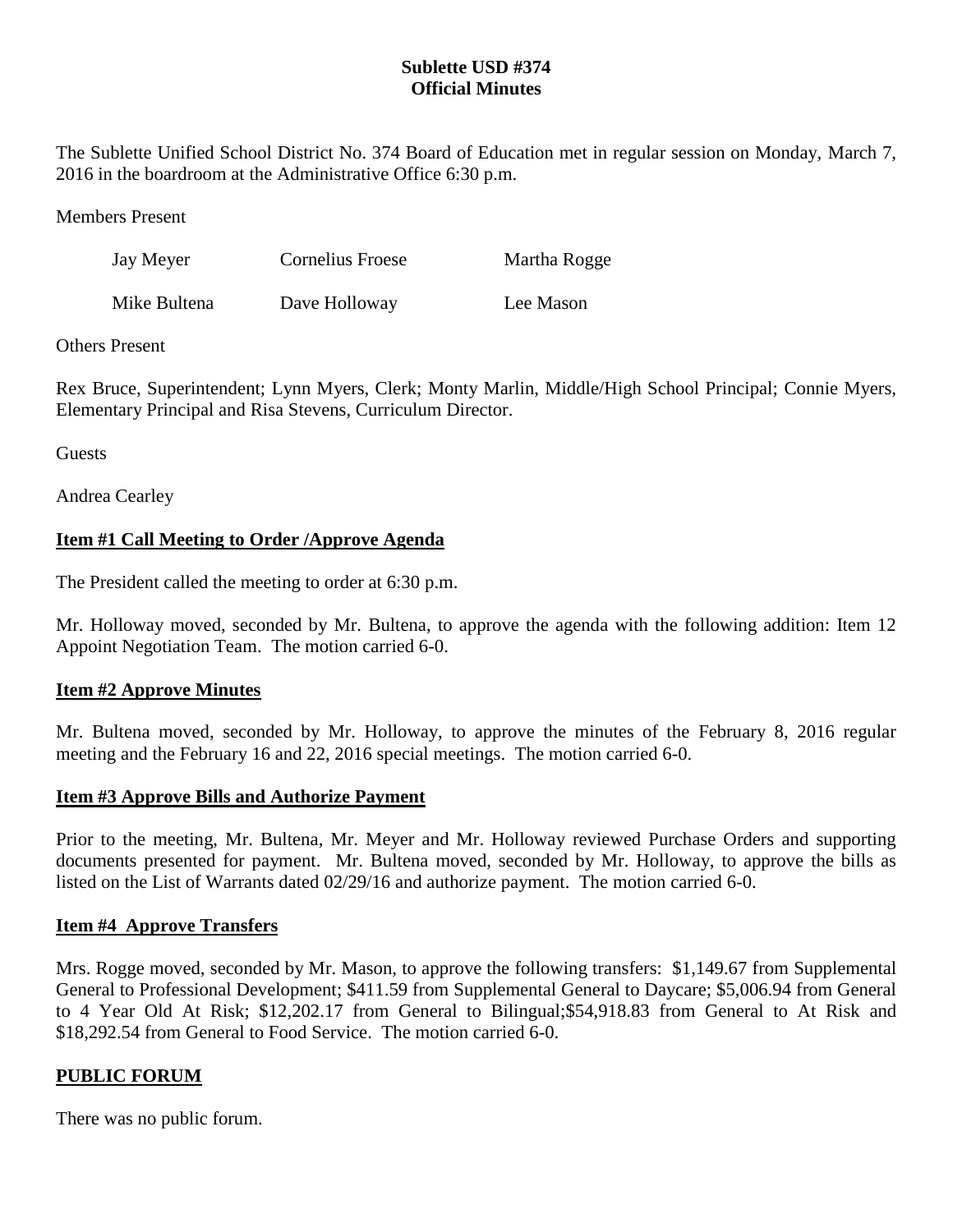Board Minutes Page 2 March 7, 2016

## **Reports**

## Curriculum

Mrs. Stevens reported that the Hot Topics workshop will be at SWPRSC this week, Mrs. Stevens, Mrs. Myers and Mr. Marlin will attend. She also suggested the board consider replacing Social Studies textbooks next year.

## Principals

Mrs. Myers reported parent teacher conference attendance for the spring semester was 88%. She also stated enrollment at the elementary was 266 students in January and 268 students on March 7, 2016. She also reported that Ellie Bultena was in the top ten at the State Spelling Bee in Hays Saturday and the Regional Science Fair at Liberal Saturday 18 projects were entered and 17 projects received medals. Seven of the science projects are going to state competition in El Dorado April 1, 2016.

Mr. Marlin reported there was one person difference in parent teacher conference attendance from last year. He also reported on High School League Music contest, Middle School Quiz Bowl (League Champions for the second year), High School Basket Ball Sub-State and state testing at the middle school last week.

#### Activities Director

Mr. Marlin gave the report for Mr. Carter.

## SWPRSC/HPEC

Mr. Meyer reported on the SWPRSC Board meeting. Mr. Bultena reported on the HPEC meeting.

#### Superintendent:

Mr. Bruce reported on the wind generator, cash balances and a bill that would take school finance away from the Department of Education.

## **Item #5 Summer Gym Use**

Mrs. Rogge moved, seconded by Mr. Holloway, to waive the summer gym use fee in order that Sublette teams pay half price fees to participate in the summer basketball program. The motion carried 6-0.

## **Item #6 Executive Session – Non-Elected Personnel**

Mrs. Rogge moved, seconded by Mr. Mason, to go into executive session to discuss non-elected personnel, in order to protect the privacy interest of an identifiable individual(s), to include Mr. Bruce in executive session, and to reconvene to open session in the boardroom at 8:05 p.m. The motion carried 6-0.

The Board reconvened to open session at 8:05 p.m.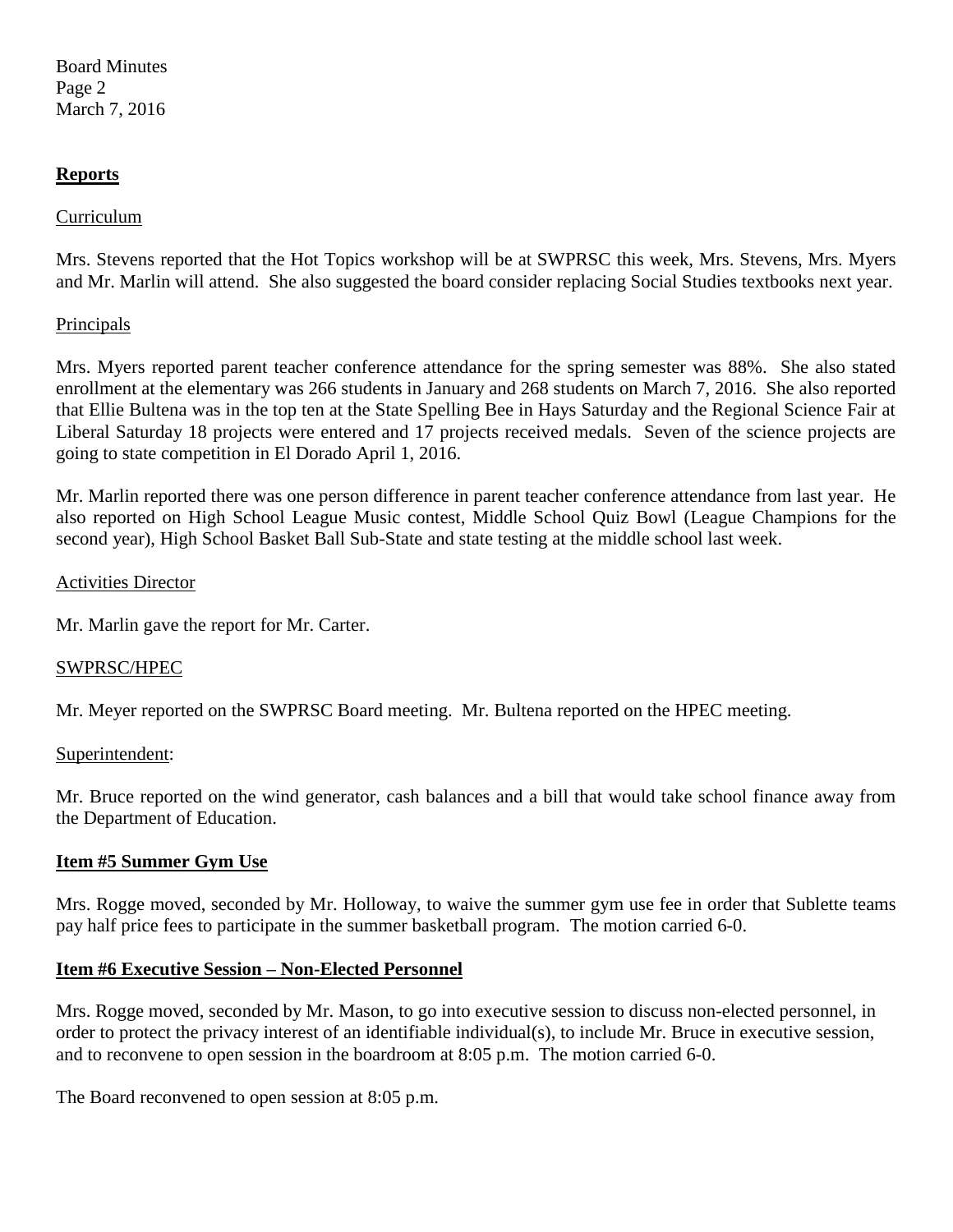Board Minutes Page 3 March 7, 2016

Mrs. Rogge moved, seconded by Mr. Froese, to go into executive session to discuss non-elected personnel, in order to protect the privacy interest of an identifiable individual(s), to include Mr. Bruce in executive session, and to reconvene to open session in the boardroom at 8:35 p.m. The motion carried 6-0.

The board reconvened to open session at 8:35 p.m.

## **Item #7 Bus Driver Waiver**

Mr. Mason moved, seconded by Mr. Froese, to approve the bus driver waiver for Nora Rollins. The motion carried 6-0.

## **Item #8 Resignations**

Mr. Holloway moved, seconded by Mr. Bultena, to accept the resignations of Rachel Lee as 5<sup>th</sup> Grade teacher; Zach Wimmer as high school social studies-district technology integrationist and John Escobar as kindergarten para. The motion carried 6-0.

## **Item #9 Administrative Contracts - Superintendent**

Mrs. Rogge moved, seconded by Mr. Bultena, to extend the contract of Rex Bruce, Superintendent of Schools by one year to June 30, 2019. The motion carried 6-0.

## **Item #10 Contract Approval**

Mr. Holloway moved, seconded by Mrs. Rogge, to approve the contract of Paige Torres as kindergarten para. The motion carried 6-0.

## **Item #11 Summer Maintenance Contracts**

Mr. Bultena moved, seconded by Mr. Froese, to approve Adela Hernandez and Linda Keeney as summer custodial workers at the middle/high school and Tyler Bruce, Travis Leverett and Amy Dunn as summer grounds workers. The motion carried 6-0.

## **Item #12 Appoint Negotiation Team**

Mr. Bultena moved, seconded by Mr. Holloway, to appoint Mrs. Rogge to the negotiation team, Mr. Meyer is currently on the team. The motion carried 6-0.